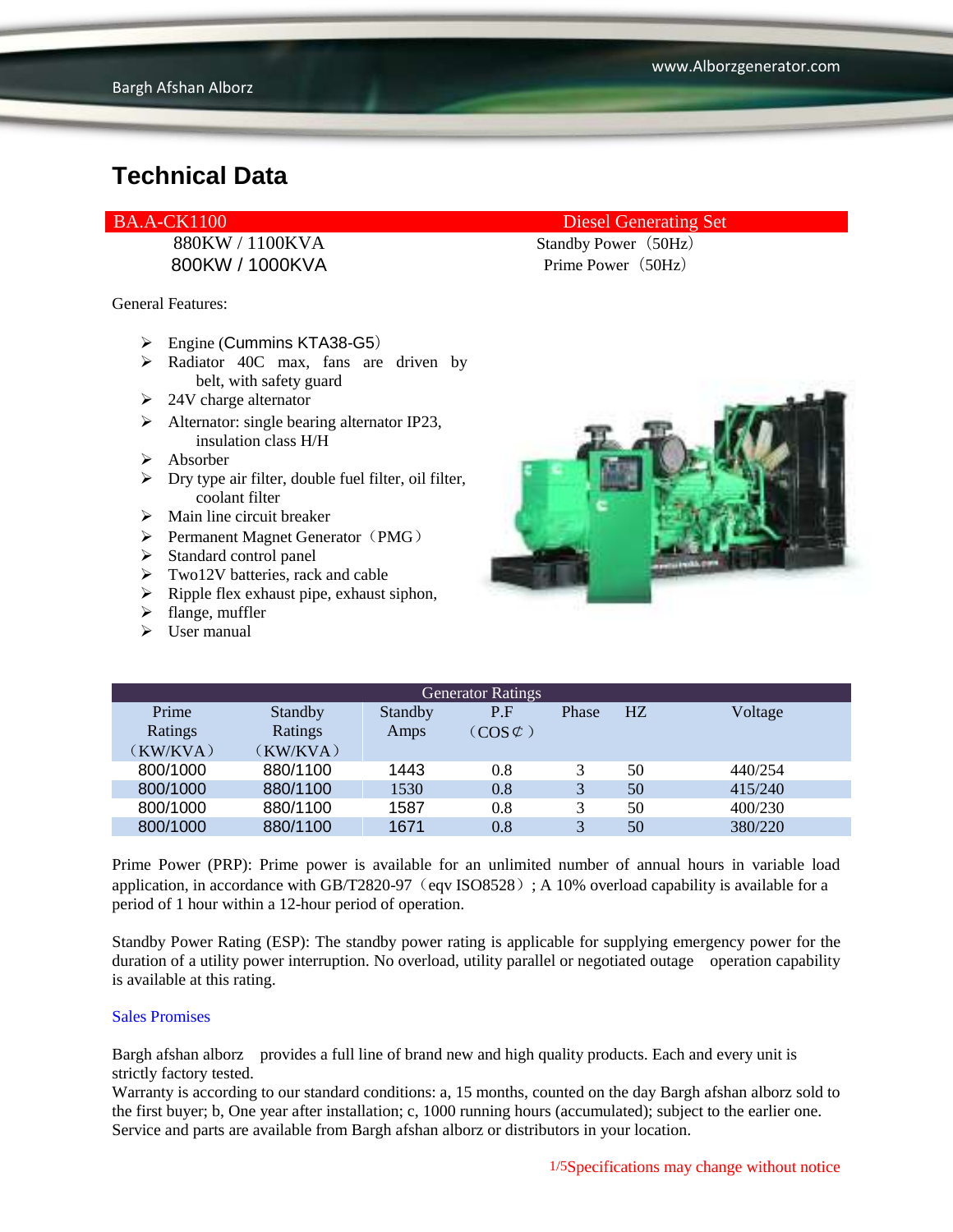| <b>BA.A-C1100</b>                | <b>Diesel Generating Set</b> |  |  |
|----------------------------------|------------------------------|--|--|
|                                  | <b>ENGINE DATA</b>           |  |  |
| Manufacturer / Model:            | Cummins KTA38-G5, 4-cycle    |  |  |
| Air Intake System:               | Turbo, Air/Water cooling     |  |  |
| Fuel System:                     | PT type fuel pump, EFC       |  |  |
| <b>Cylinder Arrangement:</b>     | $12$ in V                    |  |  |
| Displacement:                    | 37.8L                        |  |  |
| Bore and Stroke:                 | 159*159<br>(mm)              |  |  |
| Compression Ratio:               | 13.9:1                       |  |  |
| <b>Rated RPM:</b>                | 1500rpm                      |  |  |
| Max. Standby Power at Rated RPM: | 880KW/1195HP                 |  |  |
| Governor Type:                   | Electronic                   |  |  |
|                                  | <b>Exhaust System</b>        |  |  |
| <b>Exhaust Gas Flow:</b>         | 3306L/s                      |  |  |
| <b>Exhaust Temperature:</b>      | 513°C                        |  |  |
| <b>Max Back Pressure:</b>        | 10kPa                        |  |  |
| Air Intake System                |                              |  |  |
| <b>Max Intake Restriction:</b>   | 6.23kPa                      |  |  |
| Consumption:                     | 1213L/s                      |  |  |
| Air Flow:                        | 30425L/s                     |  |  |
|                                  | <b>Fuel System</b>           |  |  |
| 100% (Prime Power) Load:         | 209 L/h                      |  |  |
| 75% (Prime Power) Load:          |                              |  |  |
| 50% (Prime Power) Load::         |                              |  |  |
|                                  | Oil System                   |  |  |
| Total Oil Capacity:              | 135L                         |  |  |
| Oil Consumption:                 | ≤4g/kwh                      |  |  |
| Engine Oil Tank Capacity:        | 114L                         |  |  |
| Oil Pressure at Rated RPM:       | 310-448kPa                   |  |  |
|                                  | <b>Cooling System</b>        |  |  |
| <b>Total Coolant Capacity:</b>   | 258L                         |  |  |
| Thermostat:                      | 82-93°C                      |  |  |
| Max Water Temperature:           | $104$ °C                     |  |  |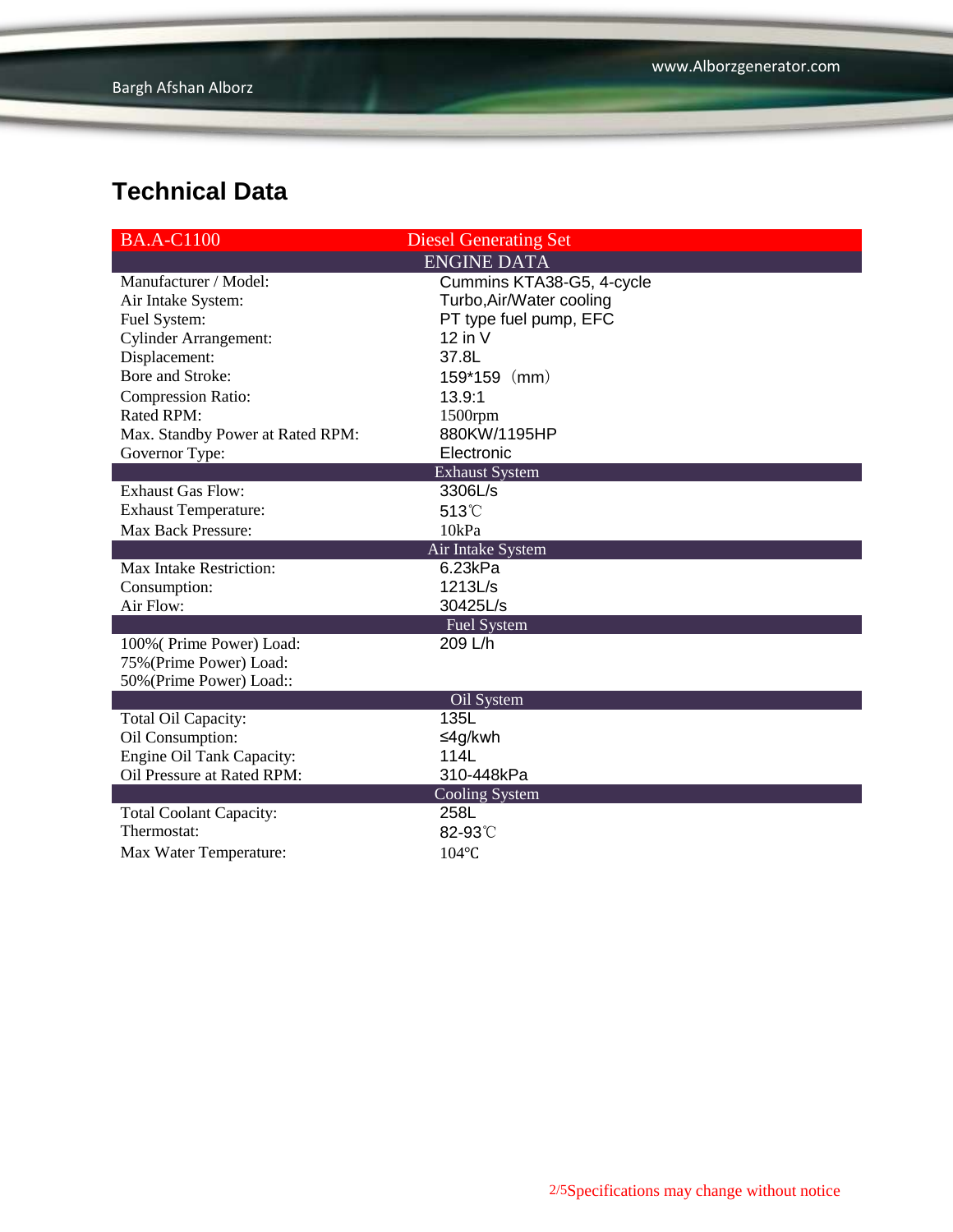| <b>BA.A-C1100</b>                                                                          | <b>Diesel Generating Set</b>             |  |  |  |  |
|--------------------------------------------------------------------------------------------|------------------------------------------|--|--|--|--|
| <b>ALTERNATOR SPECIFICATION</b>                                                            |                                          |  |  |  |  |
| <b>GENERAL DATA</b>                                                                        |                                          |  |  |  |  |
| Compliance with GB755, BS5000, VDE0530, NEMAMG1-22, IED34-1, CSA22.2 and AS1359 standards. |                                          |  |  |  |  |
| <b>Alternator Data</b>                                                                     |                                          |  |  |  |  |
| Number of Phase:                                                                           | 3                                        |  |  |  |  |
| Connecting Type:                                                                           | 3 Phase and 4 Wires, "Y" type connecting |  |  |  |  |
| Number of Bearing:                                                                         | $\mathbf{I}$                             |  |  |  |  |
| <b>Power Factor:</b>                                                                       | 0.8                                      |  |  |  |  |
| Protection Grade:                                                                          | IP23                                     |  |  |  |  |
| Altitude:                                                                                  | $\leq 1000m$                             |  |  |  |  |
| <b>Exciter Type:</b>                                                                       | Brushless, self-exciting                 |  |  |  |  |
| Insulation Class, Temperature Rise:                                                        | H/H                                      |  |  |  |  |
| Telephone Influence Factor (TIF):                                                          | $50$                                     |  |  |  |  |
| THF:                                                                                       | $<$ 2%                                   |  |  |  |  |
| Voltage Regulation, Steady State:                                                          | $\leq \pm 1\%$                           |  |  |  |  |
| Alternator Capacity:                                                                       | 1100KVA                                  |  |  |  |  |
| <b>Alternator Efficiencies:</b>                                                            | 95.1%                                    |  |  |  |  |
| Air Cooling Flow:                                                                          | 1.614m <sub>3</sub> /s                   |  |  |  |  |
|                                                                                            | <b>GENERATING SET DATA</b>               |  |  |  |  |
| <b>Voltage Regulation:</b>                                                                 | $\geq \pm 5\%$                           |  |  |  |  |
| Voltage Regulation, Stead State:                                                           | $\leq \pm 1\%$                           |  |  |  |  |
| Sudden Voltage Warp (100% Sudden Reduce):                                                  | $\leq +25\%$                             |  |  |  |  |
| Sudden Voltage Warp (Sudden Increase):                                                     | $\leq$ -20%                              |  |  |  |  |
| Voltage Stable Time (100% Sudden Reduce):                                                  | $\leq 6S$                                |  |  |  |  |
| Voltage Stable Time (Sudden Increase)                                                      | $\leq 6S$                                |  |  |  |  |
| Frequency Regulation, Stead State:                                                         | $\leq 5\%$                               |  |  |  |  |
| Frequency Waving:                                                                          | $≤0.5%$                                  |  |  |  |  |
| Sudden Frequency Warp (100% Sudden Reduce):                                                | $\leq +12\%$                             |  |  |  |  |
| Sudden Frequency Warp (Sudden Increase):                                                   | $\leq$ -10%                              |  |  |  |  |
| Frequency Recovery Time (100% Sudden Reduce):                                              | $\leq$ 5S                                |  |  |  |  |
| Frequency Recovery Time (Sudden Increase):                                                 | $\leq$ 5S                                |  |  |  |  |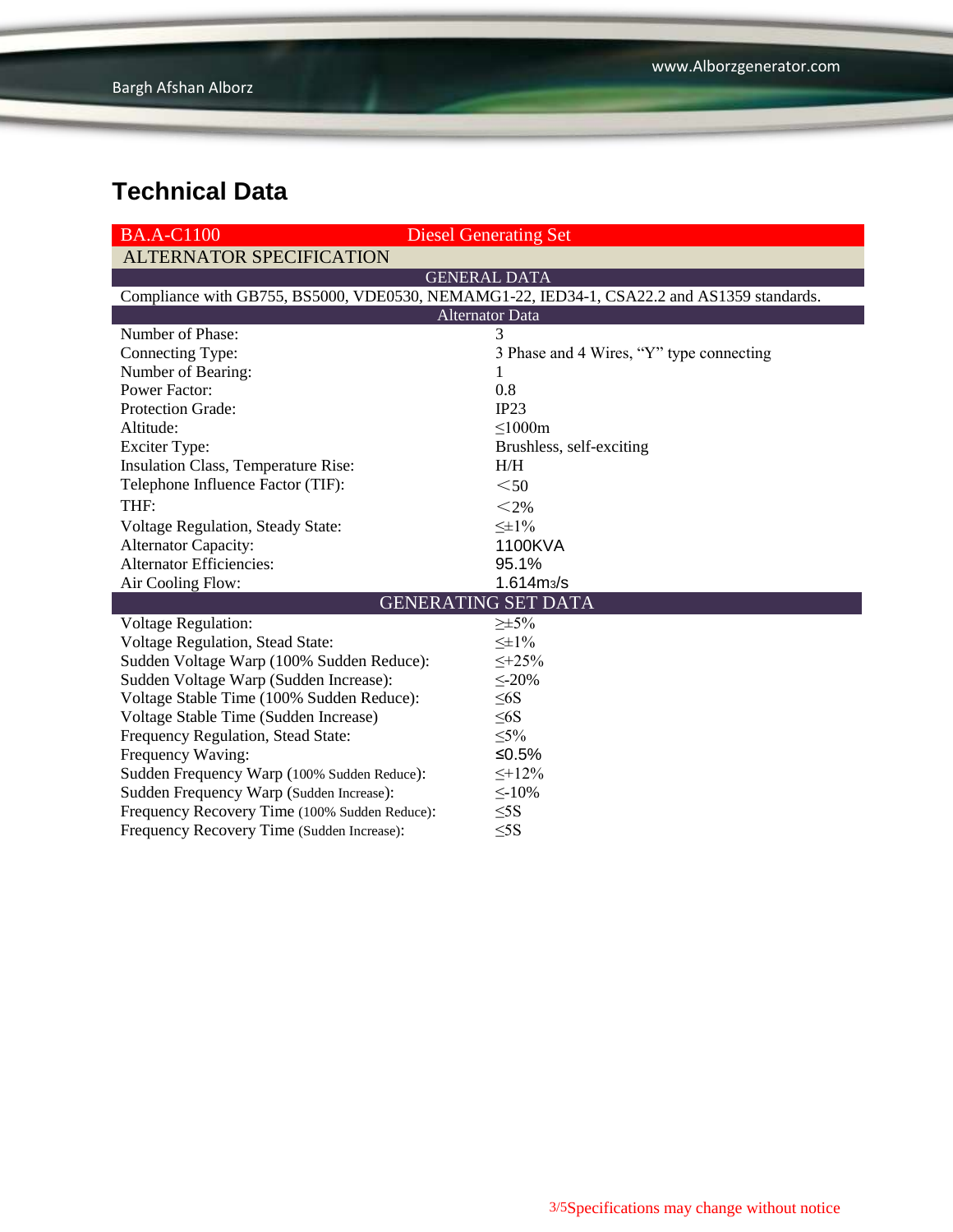| <b>BA.A-C1100</b>                            | <b>Diesel Generating Set</b>            |                                   |
|----------------------------------------------|-----------------------------------------|-----------------------------------|
| Options                                      |                                         |                                   |
| Engine                                       | <b>Fuel System</b>                      | <b>Control System</b>             |
| Heater 2KW & 4KW                             | Daily Fuel Tank                         | <b>Auto Control Panel</b>         |
| Battery Charger 3.5A & 7A                    | <b>Base Fuel Tank</b>                   | Remote Control Panel              |
|                                              | <b>Water Separator</b>                  | <b>Auto Transfer Switch (ATS)</b> |
|                                              | <b>Fuel Level Sensor</b>                | <b>Paralleling System</b>         |
|                                              |                                         |                                   |
| <b>Anti-Condensation Heater</b>              | Rainproof Type                          | <b>Engine Parts Drawing List</b>  |
| Drop CT (For Paralleling)                    | Soundproof Type                         | <b>Spare Parts</b>                |
|                                              | <b>Container Type</b>                   |                                   |
| Dimension & Weight                           |                                         |                                   |
| <b>Standard Configuration</b><br>(Open Type) | With Base Fuel Tank                     | Soundproof Type                   |
| Overall Size: 4800 (mm)                      | Overall Size: $4800$ (mm) $\times 2060$ | Overall Size: 20'ft container     |
|                                              |                                         | 6058 (mm) *2438 (mm) *2591        |
| $\times 2060$ (mm) $\times 2430$ (mm)        | $(mm) \times 2450$ $(mm)$               |                                   |
| Weight: 7500kg                               | Weight: 7550kg                          | (mm)                              |
|                                              |                                         | <b>Weight: 12500kg</b>            |